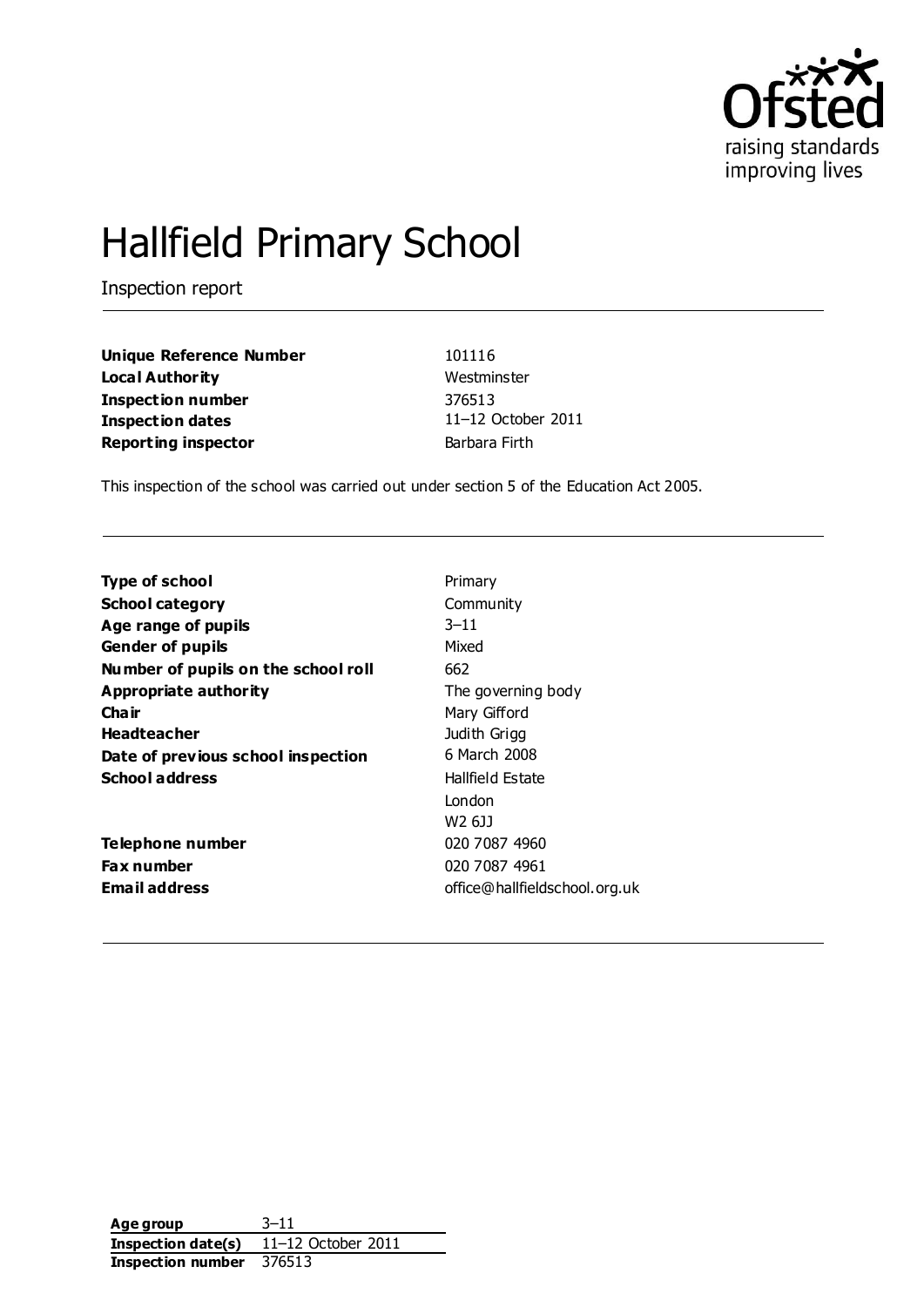The Office for Standards in Education, Children's Services and Skills (Ofsted) regulates and inspects to achieve excellence in the care of children and young people, and in education and skills for learners of all ages. It regulates and inspects childcare and children's social care, and inspects the Children and Family Court Advisory Support Service (Cafcass), schools, colleges, initial teacher training, work-based learning and skills training, adult and community learning, and education and training in prisons and other secure establishments. It assesses council children's services, and inspects services for looked after children, safeguarding and child protection.

Further copies of this report are obtainable from the school. Under the Education Act 2005, the school must provide a copy of this report free of charge to certain categories of people. A charge not exceeding the full cost of reproduction may be made for any other copies supplied.

If you would like a copy of this document in a different format, such as large print or Braille, please telephone 0300 123 4234, or email enquiries@ofsted.gov.uk.

You may copy all or parts of this document for non-commercial educational purposes, as long as you give details of the source and date of publication and do not alter the information in any way.

To receive regular email alerts about new publications, including survey reports and school inspection reports, please visit our website and go to 'Subscribe'.

Piccadilly Gate Store St **Manchester** M1 2WD

T: 0300 123 4234 Textphone: 0161 618 8524 E: enquiries@ofsted.gov.uk W: www.ofsted.gov.uk

**Ofcted** 

© Crown copyright 2011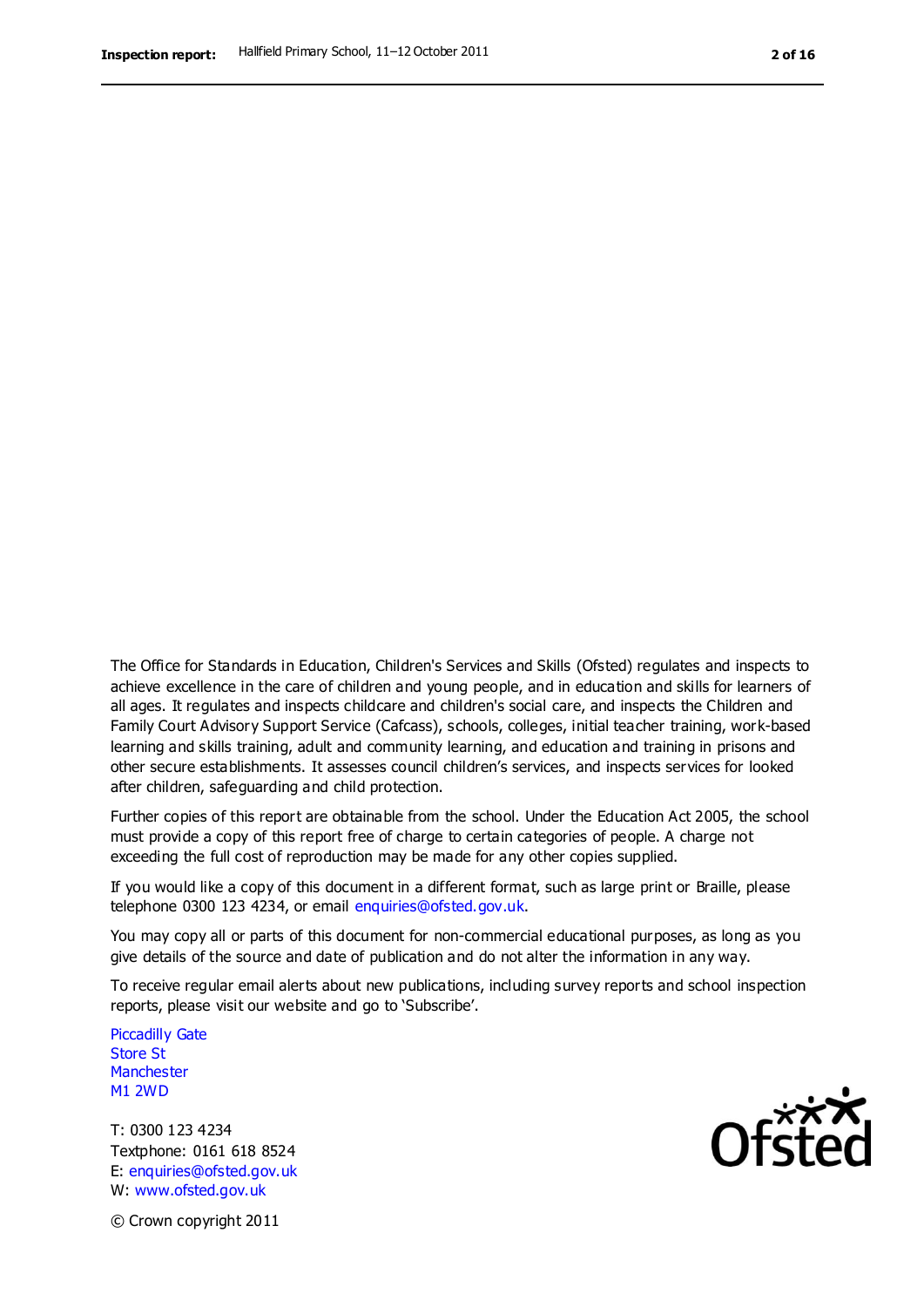# **Introduction**

This inspection was carried out by four additional inspectors. The inspectors observed teaching and learning in 23 lessons and observed 21 teachers. Meetings were held with senior staff, one group of pupils, the Chair of the Governing Body and a local authority adviser. Inspectors observed the school's work, and looked at school improvement plans, reports from the local authority adviser, policies (in particular regarding behaviour, attendance and safeguarding), minutes of the governing body meetings and assessment information used to track pupils' progress. Questionnaires from pupils, staff and 178 parents and carers were received and analysed.

The inspection team reviewed many aspects of the school's work. It looked in detail at a number of key areas.

- $\blacksquare$  The extent to which all groups of pupils make progress across the school.
- $\blacksquare$  How good a start the children get to their education in the Early Years Foundation Stage.
- The extent to which the quality of teaching has improved and its impact on pupils' progress.
- The effectiveness of leaders at all levels, including middle leaders and the governing body, in demonstrating the school's capacity for sustained improvement.

# **Information about the school**

Hallfield is a larger than average-sized primary school. The proportions of pupils with a statement of special educational needs, known to be eligible for free school meals, from minority ethnic heritages and who speak English as an additional language are all well above the national average. More pupils than in most schools join the school at other than the usual time. The school has provision for the Early Years Foundation Stage through three Reception classes and three Nursery classes. The governing body is responsible for a breakfast club but is not responsible for the children's centre and the on-site after-school club. The school has the Healthy School Award and the Active Westminster Award.

Since the previous inspections of Hallfield Junior and Infants' Schools, Hallfield Primary School has been established. The infant school had been designated as a school causing concern by the local authority and in 2009 the headteacher and deputy headteacher of the junior school took responsibility for the leadership of the infant school. The two schools had shared the same governing body and with the support of the local authority were officially recognised as a single primary school in September 2010.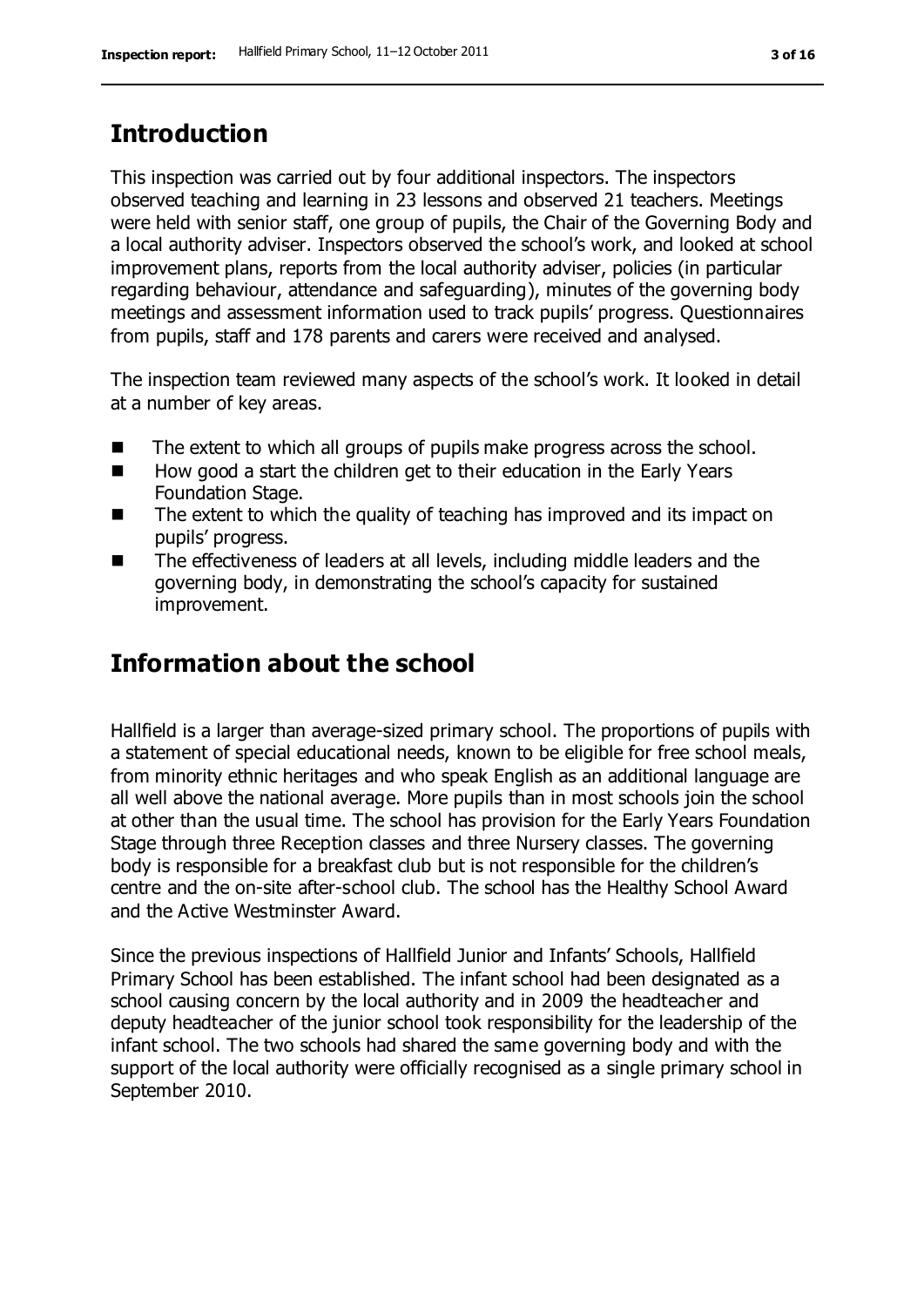## **Inspection judgements**

#### **Overall effectiveness: how good is the school? 3**

#### **The school's capacity for sustained improvement 3**

#### **Main findings**

Hallfield is satisfactory and steadily improving. As a result of the amalgamation, the school has undergone significant staff changes and the school's priority during this period has been to establish a shared vision; as a result, outcomes for pupils are now improving and there is a sense of confidence and optimism in the school's future. There are some good aspects, including care and the curriculum. The headteacher has established clear educational direction which is enthusiastically supported by the leadership team, and together they are implementing well-considered initiatives to raise achievement in the school. It is still too early to evaluate their full impact but school leaders have the support of staff, parents, carers and the governing body.

Children make good progress across the Nursery and Reception classes because of the good provision in the Early Years Foundation Stage. Attainment at the end of Key Stage 2 in English and mathematics is rising due to the school's focus on these areas and is now broadly average. The proportion of pupils achieving the higher Level 5 at the end of Key Stage 2 in the national tests in July 2011 showed an increase on previous years, particularly so in mathematics, and is also now broadly average. Progress across the school for the majority of pupils is improving and is satisfactory. However, some pupils still do not do as well as they should.

While teaching is satisfactory overall, and is good in an increasing number of lessons and classes throughout the school, the pace of improvement is not quick enough. In the short time since the school was established, leaders have focused with some success on improving the quality of teaching through the creation of non-class-based 'leaders of learning' who are beginning to improve teaching through the sharing of good practice across the school. However, inconsistencies in the quality of teaching remain and, as a result, pupils' progress is better in some lessons and classes than others. When teachers actively involve pupils in their learning from the beginning of the lesson, and tasks are well matched to pupils' abilities, pupils make good progress. However, in lessons where there are long introductions by the teacher, the pace of learning is slow and pupils' contribution to their own learning is less well developed. While day-to-day use of assessment data is now effective, marking is not always consistently used well to inform pupils of the next steps in their learning.

Hallfield is an inclusive school and pupils report that they enjoy school and feel safe. They are well cared for and make good progress in their personal development. As one pupil said, 'This is a good school and I am going to send my children to this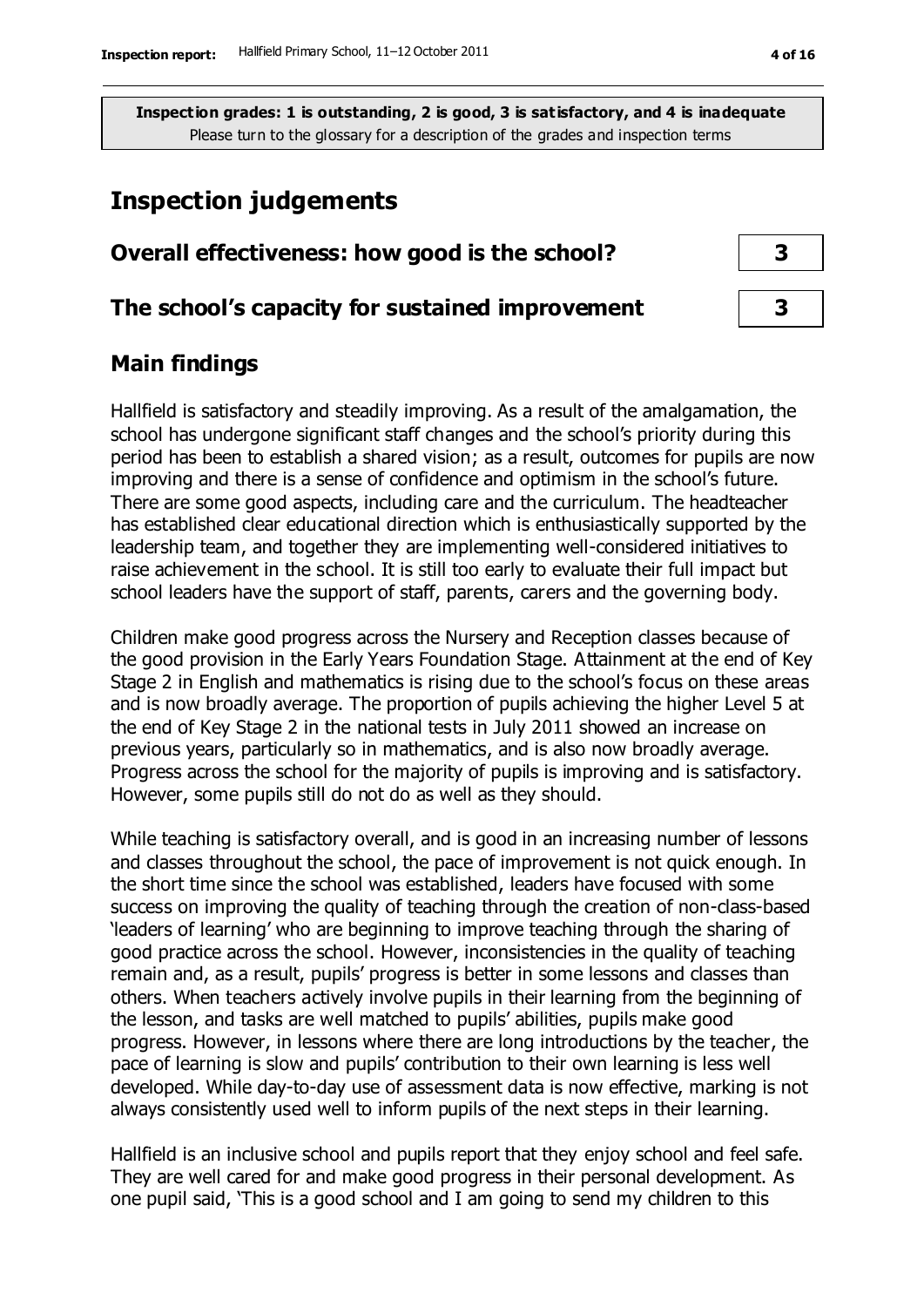school when I am older.' The school has been successful in achieving Healthy School status and the Active Westminster award, and parents and carers agree that their children have a good understanding of what it means to be healthy and how to keep themselves safe. Pupils enjoy the rich and varied activities provided through the curriculum, supplemented very well by a wide range of popular extra-curricular activities. Pupils' spiritual, moral, social and cultural development is good, relationships are harmonious and pupils behave well and show considerate support for one another regardless of age, gender or ethnicity. However, despite the relentless efforts of the school and an improving picture, attendance is low and the school does not always have the full support of parents and carers.

Leaders and managers are satisfactorily effective as a result of the care taken to improve the way the school is led and managed. For example, they have an accurate and honest view of the school's strengths and weaknesses and set challenging and realistic targets for improvement. There are new and systematic procedures for monitoring how well the school is performing. Some middle leaders are new in post and the school recognises further coaching and support are a priority in order to help them become more skilful in raising standards in their areas of responsibility. Senior leaders have also focused intensively on improving the skills of teachers to help pupils make faster progress and reduce underachievement.

The school has improved since the previous inspection in key areas, such as the curriculum and the Early Years Foundation Stage. Leaders at all levels are increasingly involved in focused and formal self-evaluation and have made a good start in improving attainment, especially in Key Stage 2. This success, as well as the improving picture across the school, demonstrates that the school has satisfactory capacity to improve further.

Up to 40% of the schools whose overall effectiveness is judged satisfactory may receive a monitoring visit by an Ofsted inspector before their next section 5 inspection.

## **What does the school need to do to improve further?**

- $\blacksquare$  By July 2012, improve the quality of teaching so that it is consistently good or better throughout the school by:
	- maintaining a good pace of learning in all lessons with an appropriate balance of teachers' input and pupils' active involvement in their learning
	- $-$  ensuring that assessment data are used to match work to pupils' abilities
	- $-$  ensuring that marking informs pupils of the next steps in learning
	- $-$  sharing good practice
	- providing opportunities to develop pupils' information and communication technology (ICT) skills across the curriculum.
- Work more closely with parents and carers to raise the level of attendance to at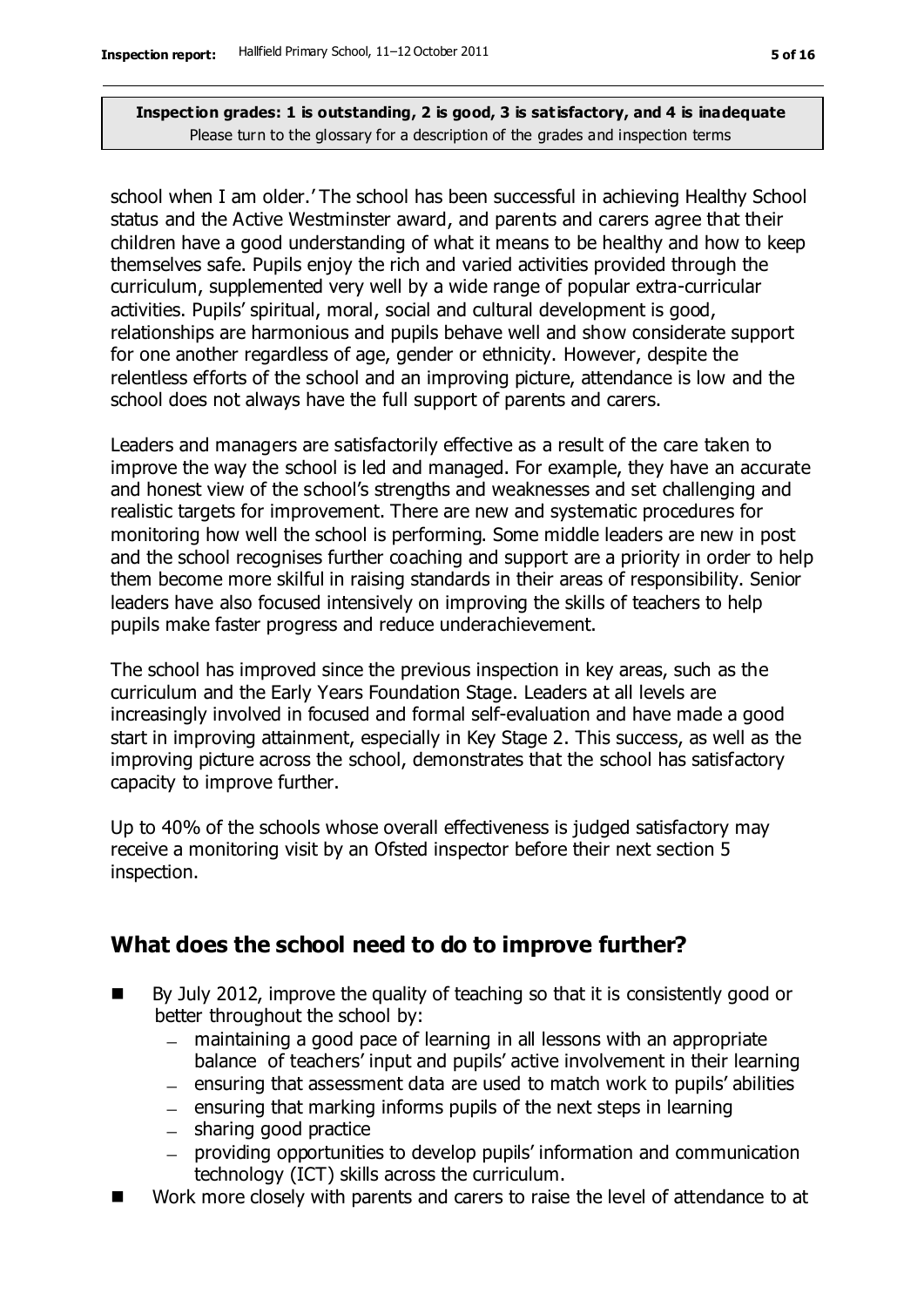least average by ensuring that they fully understand the need for their children to attend school regularly.

- **E** Ensure that leaders and mangers, including governors, carry out their roles and responsibilities effectively so as to accelerate pupils' progress across the school by:
	- providing coaching and support for middle leaders
	- $-$  ensuring that monitoring and evaluation, including of teaching and learning, are rigorous and findings acted upon.

#### **Outcomes for individuals and groups of pupils 3**

When children start school in the Nursery classes very few of them are working at levels expected for their age. From these low starting points they make good progress overall across the Early Years Foundation Stage and enter Key Stage 1 with skills broadly in line with the national average. Over time, progress across Key Stages 1 and 2 is satisfactory and results in attainment at the end of Key Stage 2 for most pupils, including those from minority ethnic heritages, being broadly average. Pupils with special educational needs and/or disabilities make satisfactory progress. Progress is also satisfactory for pupils who speak English as an additional language.

Pupils are developing their speaking and listening skills and welcome the opportunities to discuss their learning with a 'talk' partner or share ideas with a group. This, in addition to contributing much to their social development, promotes effectively their use of language. Pupils' writing and mathematical skills are developing well and pupils are becoming more confident in using investigation skills. As a result, attainment is rising, particularly in mathematics and at the higher levels at the end of Key Stage 2.

Provision for intervention groups is well planned for pupils with special educational needs and/or disabilities and they often make good progress at these times. As with other pupils, progress in lessons, while satisfactory overall, is uneven. Pupils in the early stages of learning English also make satisfactory progress in lessons. They learn most quickly when teachers have planned specific activities to meet their particular needs.

Pupils feel safe and are aware of safety issues, including e-safety. They have positive attitudes in lessons and work hard. Although opportunities for pupils to take responsibility are limited to being involved in the school council, they are well prepared for the next stage of their education through good transition arrangements. Pupils cooperate well in lessons and their basic skills, including ICT, are improving. However, attendance is low, and so preparation for their future economic well-being is only satisfactory. Pupils show an appreciation for art, they demonstrate a good knowledge of other faiths and cultures, and celebrate a variety of religious festivals. They behave well, are polite to their peers and adults alike and have an appropriate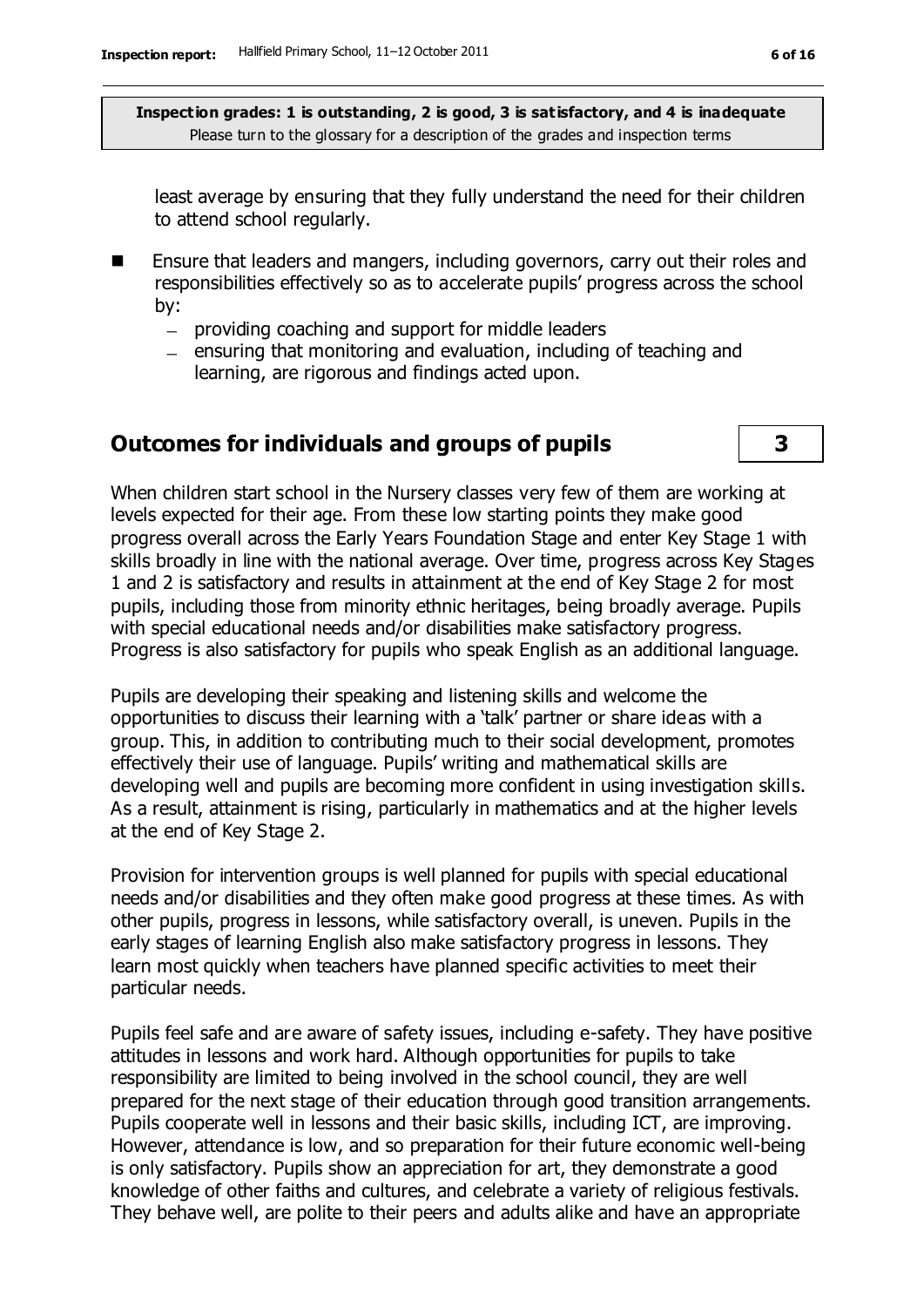understanding of right and wrong.

These are the grades for pupils' outcomes

| Pupils' achievement and the extent to which they enjoy their learning                                                     | 3                       |
|---------------------------------------------------------------------------------------------------------------------------|-------------------------|
| Taking into account:                                                                                                      |                         |
| Pupils' attainment <sup>1</sup>                                                                                           | 3                       |
| The quality of pupils' learning and their progress                                                                        | 3                       |
| The quality of learning for pupils with special educational needs and/or disabilities<br>and their progress               | 3                       |
| The extent to which pupils feel safe                                                                                      | $\overline{2}$          |
| Pupils' behaviour                                                                                                         | $\overline{\mathbf{2}}$ |
| The extent to which pupils adopt healthy lifestyles                                                                       | $\overline{\mathbf{2}}$ |
| The extent to which pupils contribute to the school and wider community                                                   | 3                       |
| The extent to which pupils develop workplace and other skills that will<br>contribute to their future economic well-being | 3                       |
| Taking into account:                                                                                                      |                         |
| Pupils' attendance <sup>1</sup>                                                                                           | 4                       |
| The extent of pupils' spiritual, moral, social and cultural development                                                   | 2                       |

#### **How effective is the provision?**

 $\overline{a}$ 

The good relationships between adults and pupils, together with teachers' secure subject knowledge and their good use of new technology, support learning well and ensure that pupils make satisfactory progress. In the best lessons, teachers share with pupils the learning intention and success criteria and explain points clearly so that pupils understand what they are expected to do. Similarly, when teachers involve pupils actively in their own learning from the start of the lesson and ensure that work is well matched to pupils' abilities, the pace is good and pupils make progress. However, when teacher direction at the start of the lesson is too long, the pace of the lesson slows, pupils become less engaged and do not make sufficient progress. When the match of pupils' work to pupils' ability is not precise enough and all are given the same task, some pupils struggle and the more able are insufficiently challenged. Teaching assistants and other adults are generally well deployed by the class teacher. Frequently, teachers use assessment information well to plan work, and feedback in pupils' books informs pupils of the next steps to take in their learning, but this is not consistently applied.

The good 'creative curriculum' is enriched by well-planned cross-curricular links, together with an extensive range of enrichment activities and well-attended extracurricular clubs. It provides effective opportunities for learning, with a clear focus on

<sup>&</sup>lt;sup>1</sup> The grades for attainment and attendance are: 1 is high; 2 is above average; 3 is broadly average; and 4 is low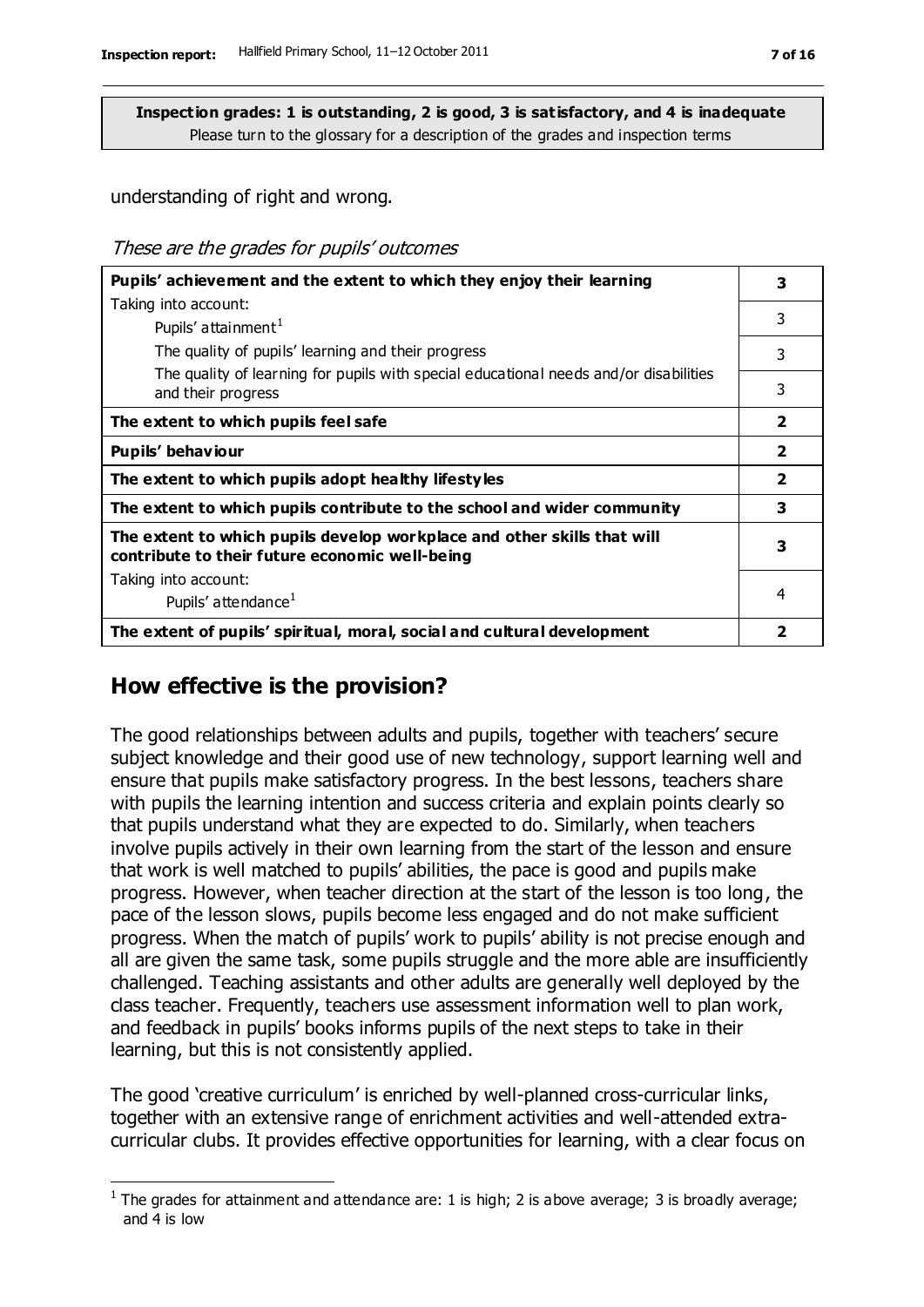developing pupils' skills, knowledge and understanding of basic literacy and numeracy; the school can demonstrate its impact on attainment, for example on writing which improved at the end of both Key Stages 1 and 2 in 2011. Parents and carers are also impressed with the impact of the topic-based curriculum on their children's learning. As one parent wrote, 'My child is very excited and engaged in learning about the current class theme and their learning has shown improvement.' However, skills and knowledge in science and geography are less well developed and opportunities are sometimes missed for pupils to develop their ICT skills.

The school provides a safe and nurturing learning environment where pupils with additional needs and pupils who are in circumstances that make them more vulnerable are supported very well by skilled school-based staff, including the learning mentors. The well-organised and established 'Welfare Committee' ensures close attention to the needs of individual pupils and effective and efficient use of external expertise. Intervention schemes are well organised and are effective in ensuring that pupils with special educational needs and/or disabilities and those who speak English as an additional language make at least the same progress as their peers, with some pupils making good progress. The extensive and rigorous steps that the school is taking to improve attendance, including rewarding good attendance, have yet, however, to have full impact. The breakfast club, managed by the governing body, provides good care and provision.

| The quality of teaching                                                                                    |                         |
|------------------------------------------------------------------------------------------------------------|-------------------------|
| Taking into account:                                                                                       |                         |
| The use of assessment to support learning                                                                  |                         |
| The extent to which the curriculum meets pupils' needs, including, where<br>relevant, through partnerships | $\overline{\mathbf{2}}$ |
| The effectiveness of care, guidance and support                                                            |                         |

These are the grades for the quality of provision

## **How effective are leadership and management?**

Senior leaders have a strong determination to improve provision and their drive and ambition are satisfactorily embedded in the school. Leaders know that there is still too much inconsistency in progress across the school, especially in Key Stage 1. A number of middle leaders are new in post and some are at an early stage in the development of their management skills. As a result, progress in some subjects is better than in others. Procedures for monitoring pupils' performance are beginning to have an impact on raising their attainment but opportunities to share good practice are missed. Although 'green shoots' are beginning to emerge, the impact of initiatives to improve teaching and attendance are not fully evident in all areas.

Members of governing body provide sound support and challenge, although they are too reliant on the information from the school rather than checking provision first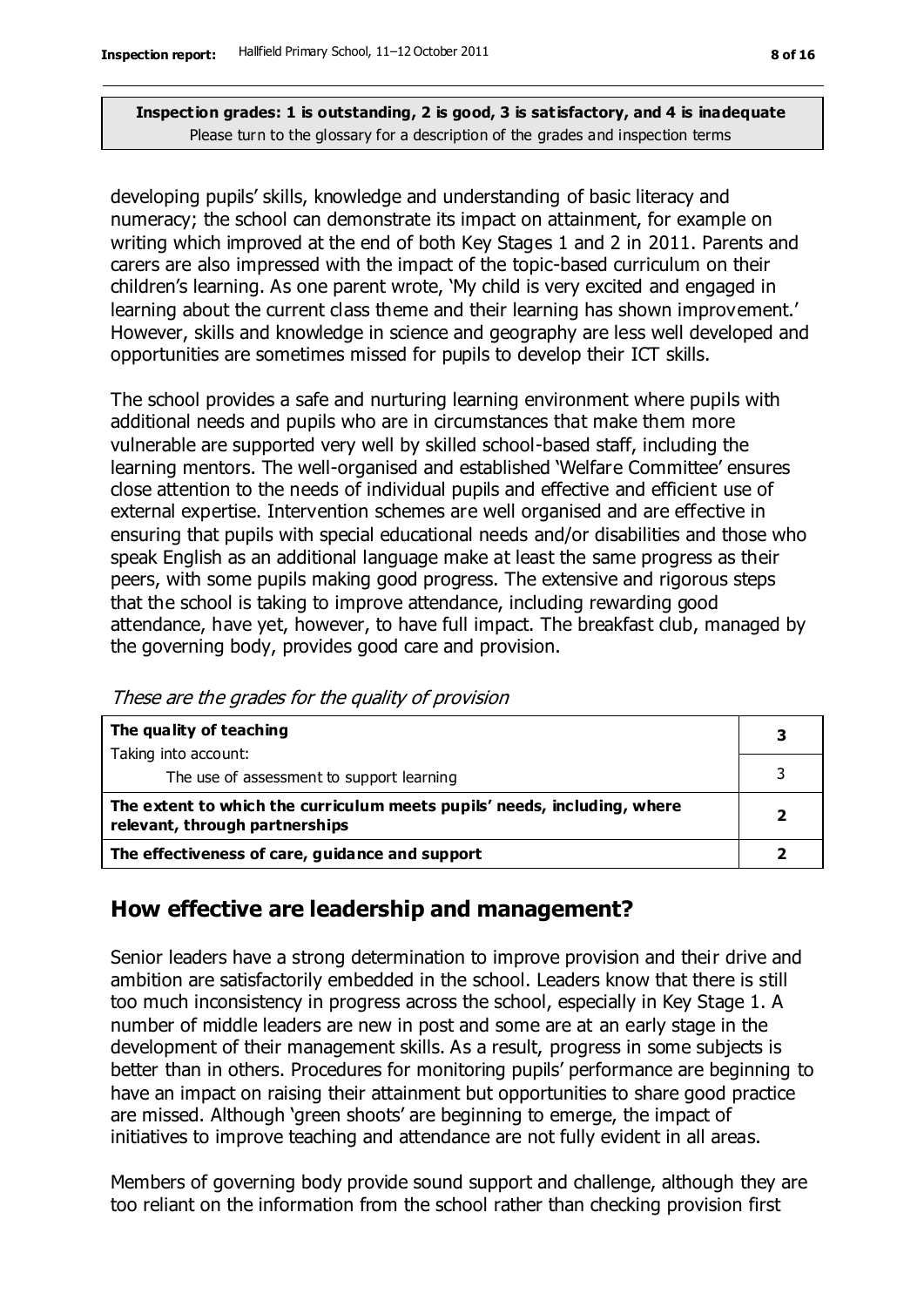hand. Safeguarding is good and there are rigorous recruitment and vetting checks in place to ensure that pupils are kept safe. Child-protection procedures are good and implemented rigorously. There are good systems in place to promote equality, and the staff and the governing body ensure that discrimination in any form is not tolerated. However, in view of the satisfactory outcomes for pupils, equality of opportunity and the school's value for money are currently satisfactory.

Promotion of community cohesion is satisfactory. The school has some welldeveloped links with the local community and local schools but has yet to develop these nationally and globally. Leaders are well informed about the needs of the local community and are beginning to make progress in engaging families and local businesses in the life of the school, for example through providing opportunities to develop parents' and carers' skills in how best to support their children's learning at home.

These are the grades for leadership and management

| The effectiveness of leadership and management in embedding ambition and<br>driving improvement                                                                     | 3                       |
|---------------------------------------------------------------------------------------------------------------------------------------------------------------------|-------------------------|
| Taking into account:                                                                                                                                                |                         |
| The leadership and management of teaching and learning                                                                                                              | 3                       |
| The effectiveness of the governing body in challenging and supporting the<br>school so that weaknesses are tackled decisively and statutory responsibilities<br>met | 3                       |
| The effectiveness of the school's engagement with parents and carers                                                                                                | 3                       |
| The effectiveness of partnerships in promoting learning and well-being                                                                                              | 3                       |
| The effectiveness with which the school promotes equality of opportunity and<br>tackles discrimination                                                              | 3                       |
| The effectiveness of safeguarding procedures                                                                                                                        | $\overline{\mathbf{2}}$ |
| The effectiveness with which the school promotes community cohesion                                                                                                 | 3                       |
| The effectiveness with which the school deploys resources to achieve value for<br>money                                                                             | 3                       |

## **Early Years Foundation Stage**

Many children lack the basic social, emotional and language skills to access learning when they enter Nursery. They are taught well and experience a rich curriculum so that they make good progress across the Early Years Foundation Stage and achieve nationally expected levels by the time they enter Key Stage 1. The Nursery and Reception team work well together, share progress and develop daily and weekly plans to ensure that provision reflects children's needs. Children in the early stages of learning English are given good support and quickly learn new vocabulary and grow in confidence.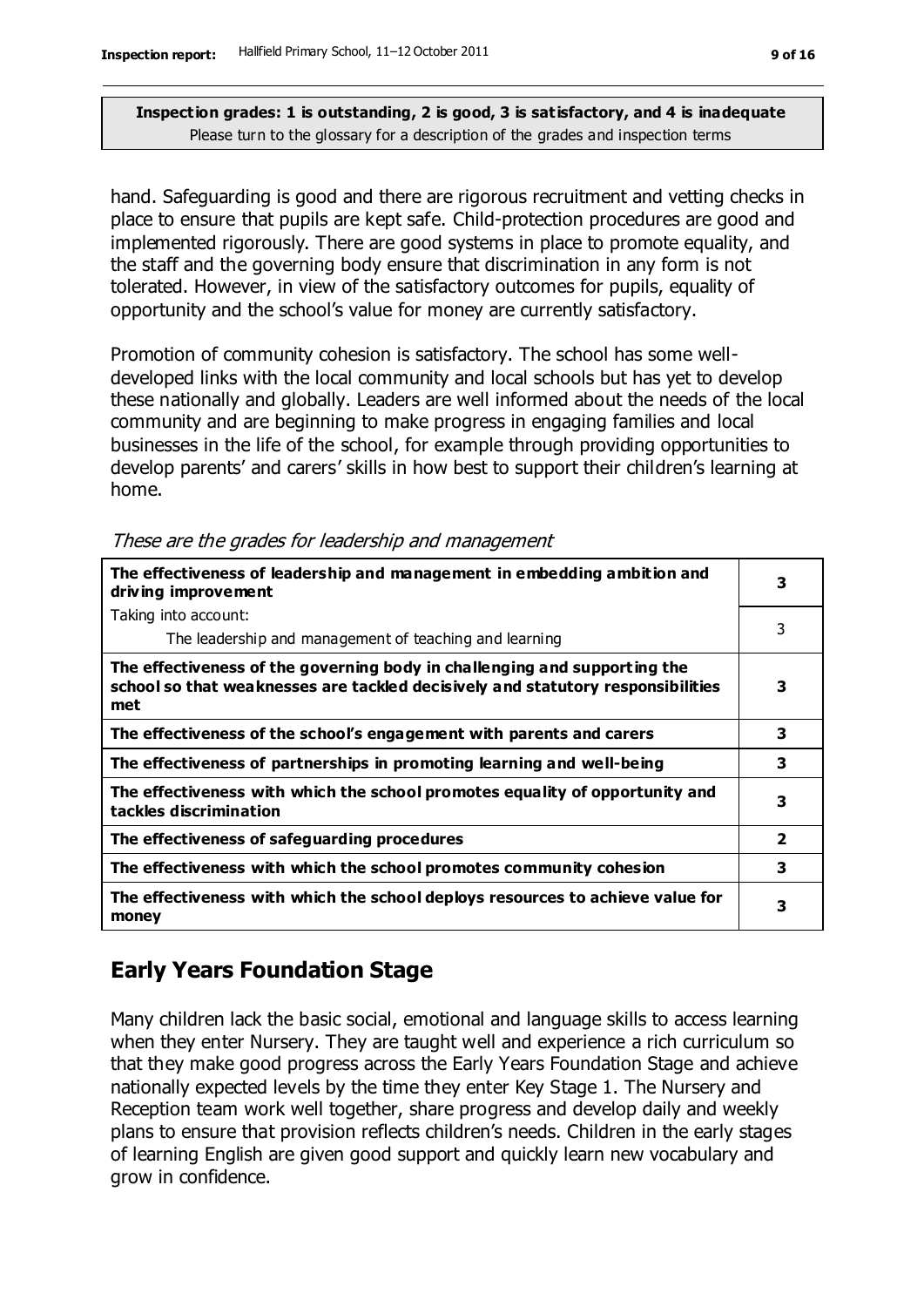The day gets off to a good start with parents and carers being invited into the classroom to meet the staff and help settle their children, providing an opportunity for good communication between the school and families.

All children have access to an outdoor area which is used effectively to give children opportunities to explore their own ideas. Children generally play well together, support each other, make friends and tolerate difference. They feel safe, are encouraged to eat healthily with fruit and water being available all day. Free-flow activities are stimulating and there is a good balance of those led by adults and those initiated by children, who are highly engaged whether in the classroom or outdoors. Children are given many opportunities to work independently and often adults intervene at exactly the right time to move learning on. However, there are occasions when work does not provide the right level of challenge for all children, especially the more able. The outdoor provision for the Nursery is less effective than that for Reception as it is too restricted and on two levels. The school has identified its development as a priority for improvement and plans are in place to develop this provision which will provide many more opportunities for children's learning.

The Early Years Foundation Stage leader provides good leadership. Self-evaluation is robust, leading to a clear plan for action, consistency of good practice with good progress having been achieved in the identified priorities. There is a sharp use of data to identify trends over time to ensure a quick response to any potential underachievement. Consistency of good practice is achieved as a result of robust monitoring and evaluation procedures.

| These are the grades for the Early Years Foundation Stage |  |  |  |
|-----------------------------------------------------------|--|--|--|
|                                                           |  |  |  |

| Overall effectiveness of the Early Years Foundation Stage                    |  |
|------------------------------------------------------------------------------|--|
| Taking into account:                                                         |  |
| Outcomes for children in the Early Years Foundation Stage                    |  |
| The quality of provision in the Early Years Foundation Stage                 |  |
| The effectiveness of leadership and management of the Early Years Foundation |  |
| Stage                                                                        |  |

## **Views of parents and carers**

Approximately one third of parents and carers returned questionnaires, which is an average return rate. A very large majority said that their children enjoyed school, that the teaching was good, that they were happy with their children's experience at school and that the school was effectively managed and led. A few considered that the school did not deal effectively with unacceptable behaviour. Evidence during the inspection found that pupils' behaviour was good and that the school has effective procedures to deal with any unacceptable behaviour that may occur. A few parents and carers did not agree that the school takes account of their views or concerns.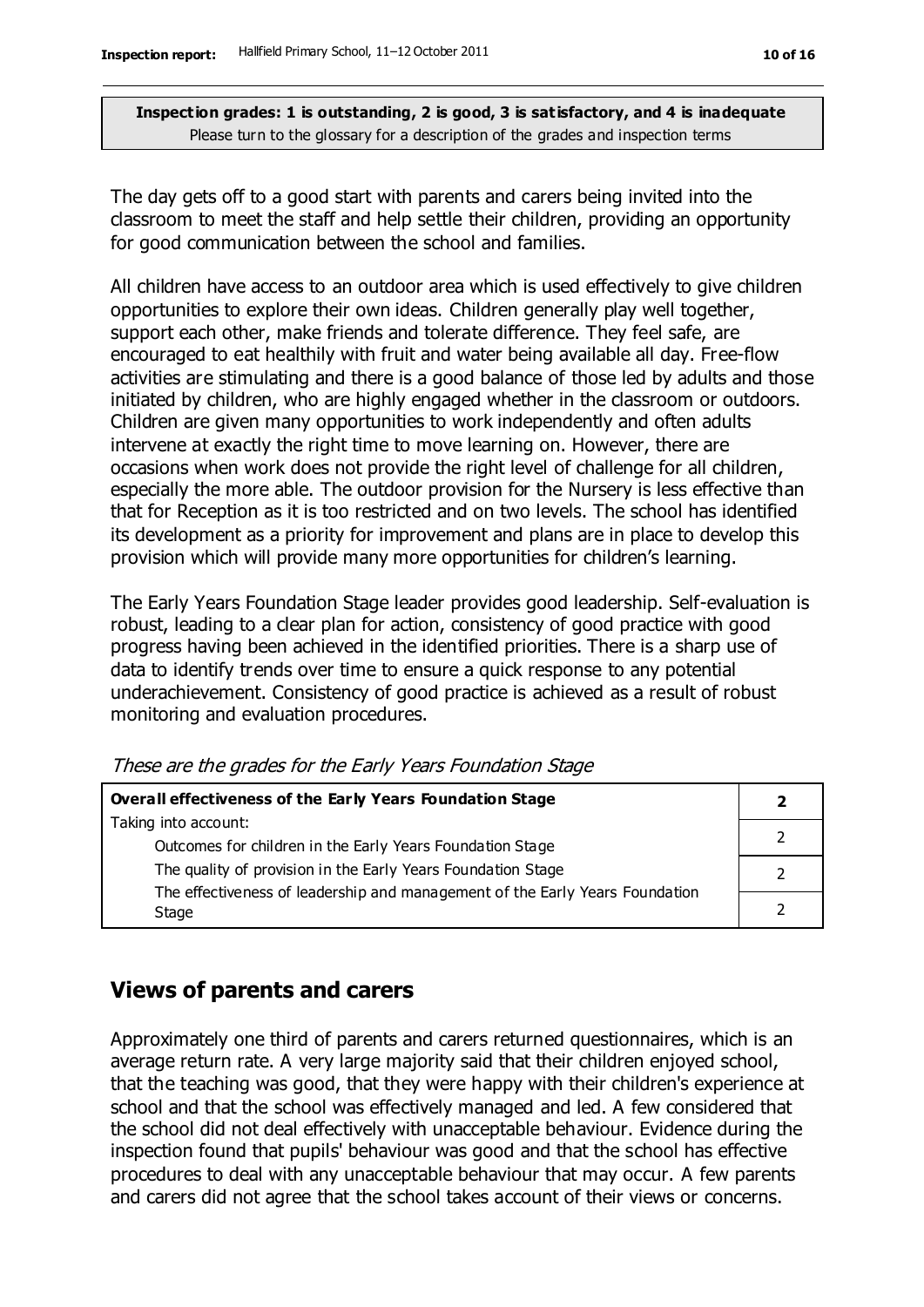The inspectors have raised this with the school, which has a plan to involve parents and carers more in the life of the school.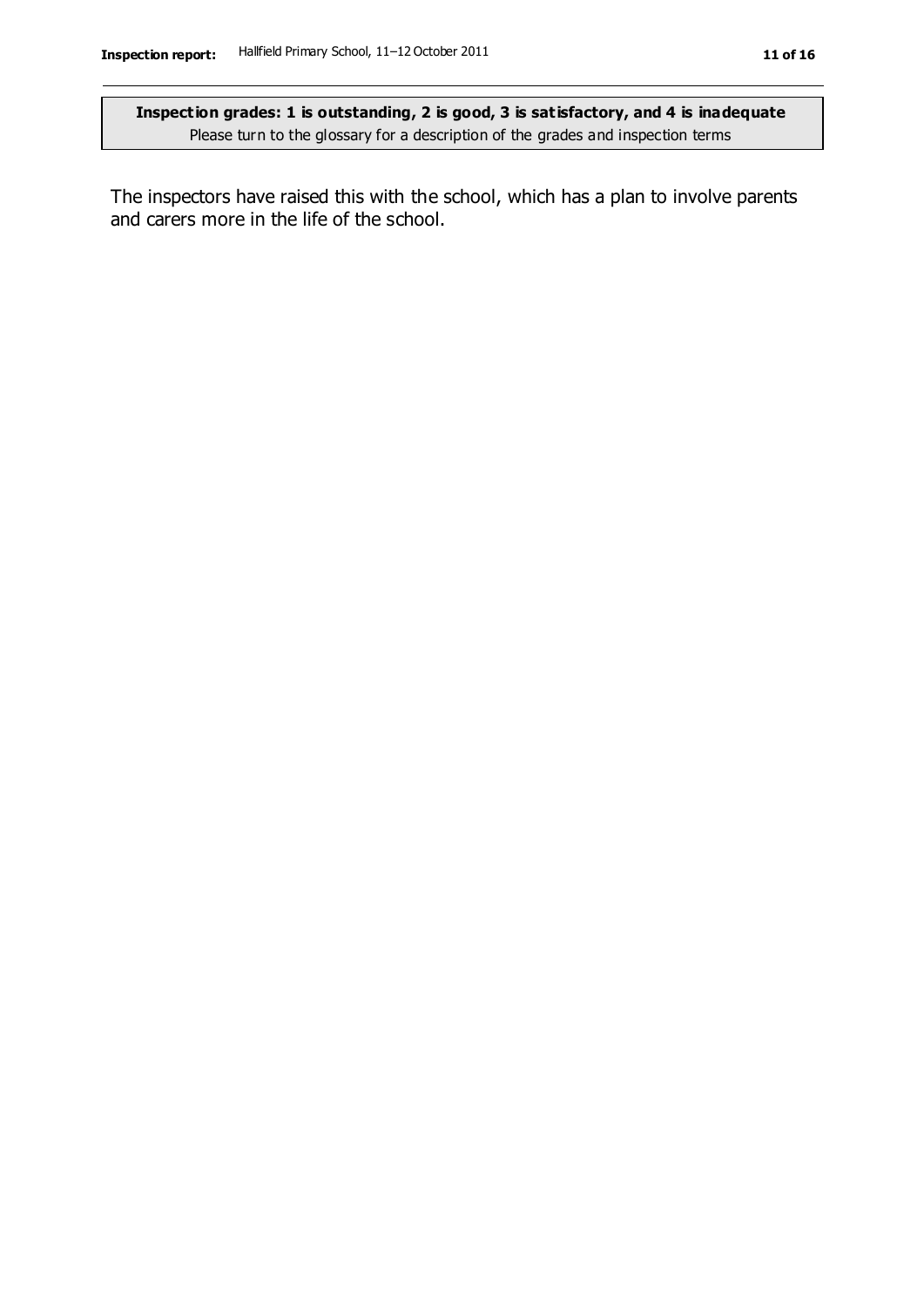#### **Responses from parents and carers to Ofsted's questionnaire**

Ofsted invited all the registered parents and carers of pupils registered at Hallfield Primary School to complete a questionnaire about their views of the school.

In the questionnaire, parents and carers were asked to record how strongly they agreed with 13 statements about the school.

The inspection team received 178 completed questionnaires by the end of the on-site inspection. In total, there are 662 pupils registered at the school.

| <b>Statements</b>                                                                                                                                                                                                                                       | <b>Strongly</b><br>agree |               | <b>Agree</b> |               | <b>Disagree</b> |    | <b>Strongly</b><br>disagree |                |
|---------------------------------------------------------------------------------------------------------------------------------------------------------------------------------------------------------------------------------------------------------|--------------------------|---------------|--------------|---------------|-----------------|----|-----------------------------|----------------|
|                                                                                                                                                                                                                                                         | <b>Total</b>             | $\frac{0}{0}$ | <b>Total</b> | $\frac{1}{2}$ | <b>Total</b>    | %  | <b>Total</b>                | %              |
| My child enjoys school                                                                                                                                                                                                                                  | 96                       | 54            | 63           | 35            | 10              | 6  | 6                           | $\overline{3}$ |
| The school keeps my child<br>safe                                                                                                                                                                                                                       | 91                       | 51            | 67           | 38            | 12              | 7  | 4                           | $\overline{2}$ |
| The school informs me about<br>my child's progress                                                                                                                                                                                                      | 59                       | 33            | 98           | 55            | 11              | 6  | $\overline{7}$              | $\overline{4}$ |
| My child is making enough<br>progress at this school                                                                                                                                                                                                    | 55                       | 31            | 95           | 53            | 11              | 6  | 9                           | 5              |
| The teaching is good at this<br>school                                                                                                                                                                                                                  | 60                       | 34            | 97           | 54            | 11              | 6  | $\overline{7}$              | $\overline{4}$ |
| The school helps me to<br>support my child's learning                                                                                                                                                                                                   | 54                       | 30            | 99           | 56            | 14              | 8  | 6                           | 3              |
| The school helps my child to<br>have a healthy lifestyle                                                                                                                                                                                                | 62                       | 35            | 94           | 53            | 15              | 8  | 3                           | $\overline{2}$ |
| The school makes sure that<br>my child is well prepared for<br>the future (for example<br>changing year group,<br>changing school, and for<br>children who are finishing<br>school, entering further or<br>higher education, or entering<br>employment) | 55                       | 31            | 88           | 49            | 18              | 10 | $\overline{7}$              | $\overline{4}$ |
| The school meets my child's<br>particular needs                                                                                                                                                                                                         | 52                       | 29            | 100          | 56            | 16              | 9  | 6                           | 3              |
| The school deals effectively<br>with unacceptable behaviour                                                                                                                                                                                             | 50                       | 28            | 98           | 55            | 17              | 10 | 9                           | 5              |
| The school takes account of<br>my suggestions and<br>concerns                                                                                                                                                                                           | 41                       | 23            | 96           | 54            | 23              | 13 | 11                          | 6              |
| The school is led and<br>managed effectively                                                                                                                                                                                                            | 48                       | 27            | 103          | 58            | 8               | 4  | 13                          | $\overline{7}$ |
| Overall, I am happy with my<br>child's experience at this<br>school                                                                                                                                                                                     | 73                       | 41            | 85           | 48            | 6               | 3  | 13                          | $\overline{7}$ |

The table above summarises the responses that parents and carers made to each statement. The percentages indicate the proportion of parents and carers giving that response out of the total number of completed questionnaires. Where one or more parents and carers chose not to answer a particular question, the percentages will not add up to 100%.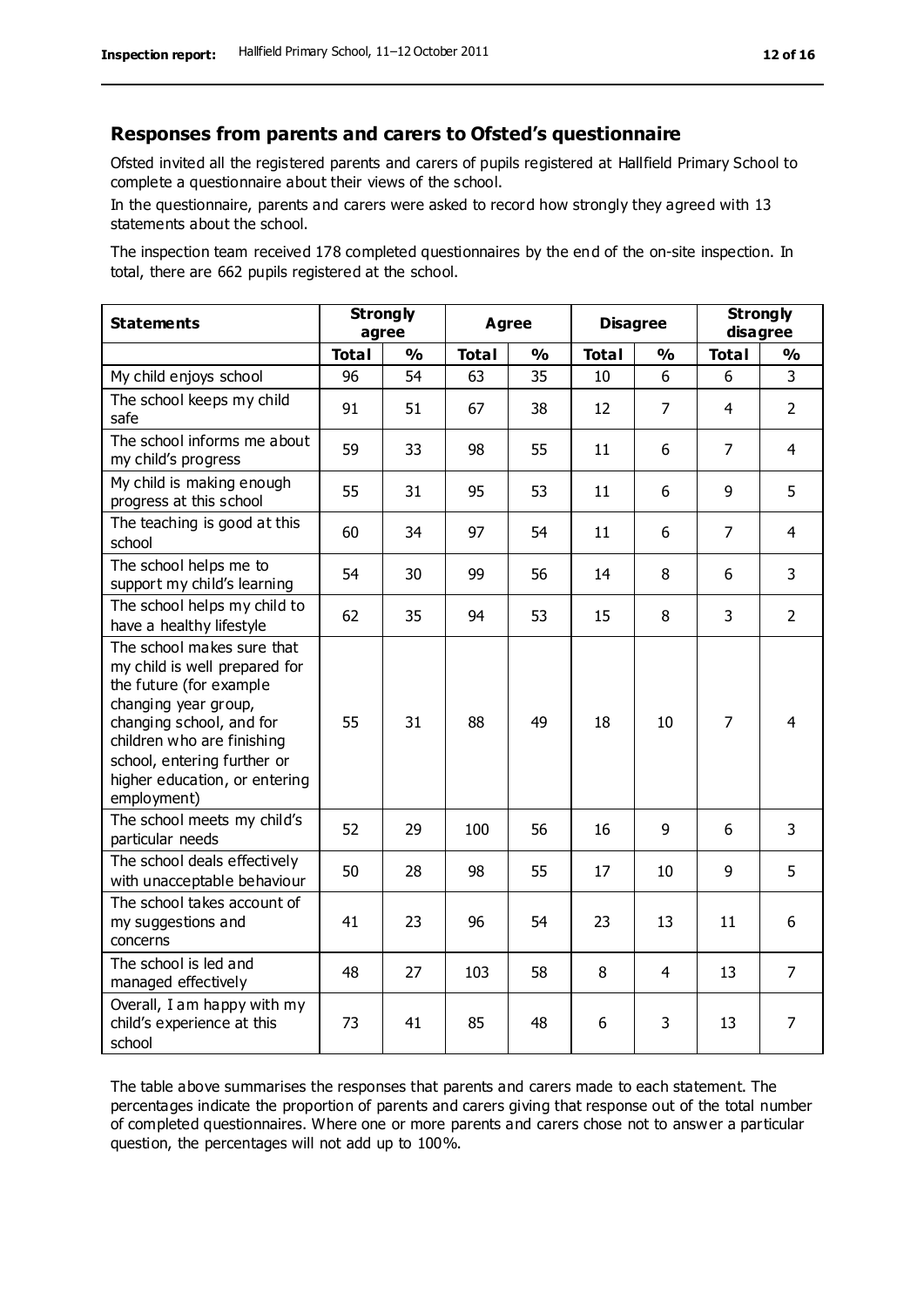# **Glossary**

## **What inspection judgements mean**

| <b>Grade</b> | <b>Judgement</b> | <b>Description</b>                                            |
|--------------|------------------|---------------------------------------------------------------|
| Grade 1      | Outstanding      | These features are highly effective. An outstanding           |
|              |                  | school provides exceptionally well for all its pupils' needs. |
| Grade 2      | Good             | These are very positive features of a school. A school        |
|              |                  | that is good is serving its pupils well.                      |
| Grade 3      | Satisfactory     | These features are of reasonable quality. A satisfactory      |
|              |                  | school is providing adequately for its pupils.                |
| Grade 4      | Inadequate       | These features are not of an acceptable standard. An          |
|              |                  | inadequate school needs to make significant                   |
|              |                  | improvement in order to meet the needs of its pupils.         |
|              |                  | Ofsted inspectors will make further visits until it           |
|              |                  | improves.                                                     |

## **Overall effectiveness of schools**

|                       |                    |      | Overall effectiveness judgement (percentage of schools) |                   |
|-----------------------|--------------------|------|---------------------------------------------------------|-------------------|
| <b>Type of school</b> | <b>Outstanding</b> | Good | <b>Satisfactory</b>                                     | <b>Inadequate</b> |
| Nursery schools       | 43                 | 47   | 10                                                      |                   |
| Primary schools       | 6                  | 46   | 42                                                      |                   |
| Secondary             | 14                 | 36   | 41                                                      |                   |
| schools               |                    |      |                                                         |                   |
| Sixth forms           | 15                 | 42   | 41                                                      |                   |
| Special schools       | 30                 | 48   | 19                                                      |                   |
| Pupil referral        | 14                 | 50   | 31                                                      |                   |
| units                 |                    |      |                                                         |                   |
| All schools           | 10                 | 44   | 39                                                      |                   |

New school inspection arrangements were introduced on 1 September 2009. This means that inspectors now make some additional judgements that were not made previously.

The data in the table above are for the period 1 September 2010 to 08 April 2011 and are consistent with the latest published official statistics about maintained school inspection outcomes (see www.ofsted.gov.uk).

The sample of schools inspected during 2010/11 was not representative of all schools nationally, as weaker schools are inspected more frequently than good or outstanding schools.

Percentages are rounded and do not always add exactly to 100.

Sixth form figures reflect the judgements made for the overall effectiveness of the sixth form in secondary schools, special schools and pupil referral units.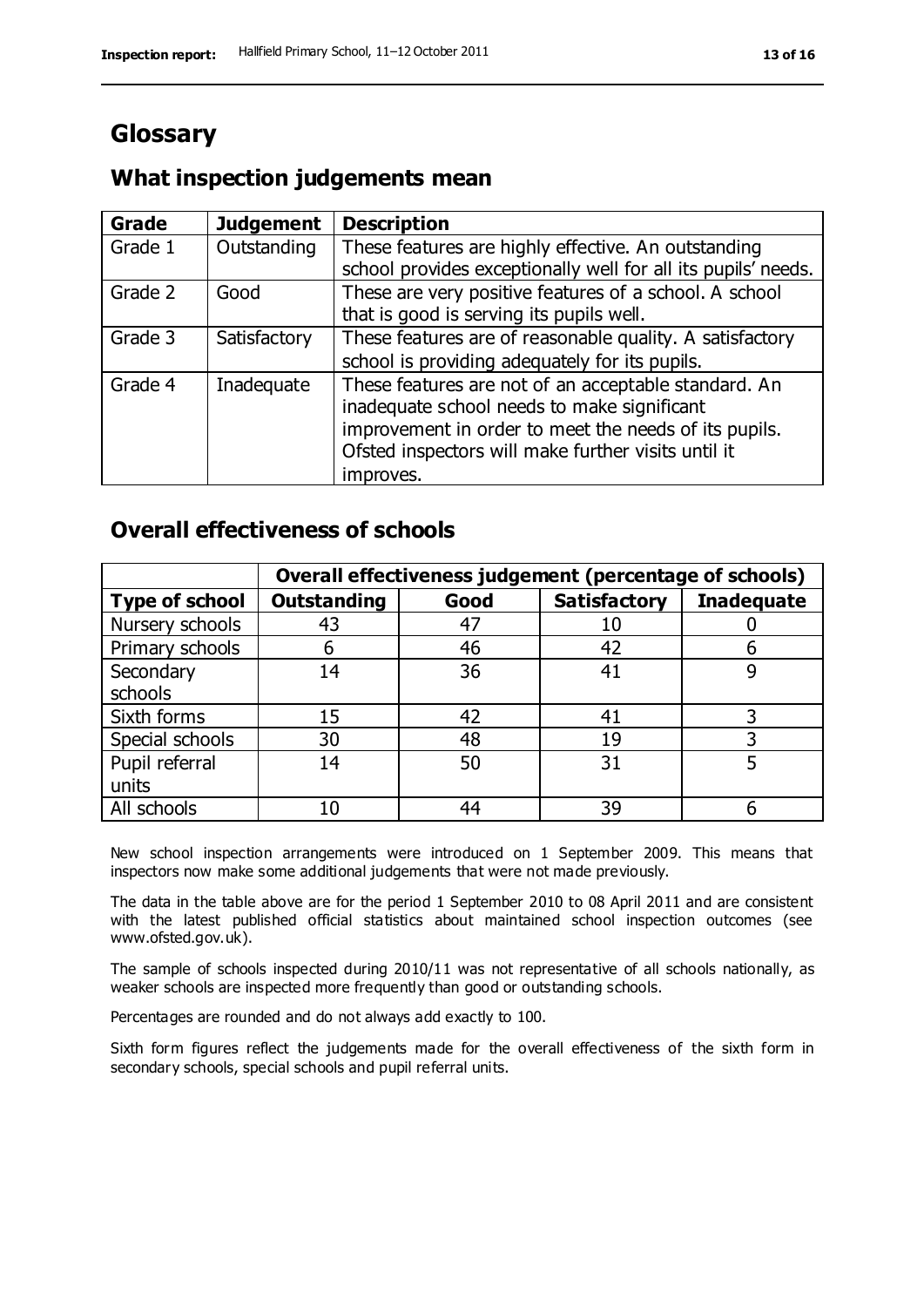# **Common terminology used by inspectors**

| Achievement:               | the progress and success of a pupil in their<br>learning, development or training.                                                                                                                                                                                                                                 |
|----------------------------|--------------------------------------------------------------------------------------------------------------------------------------------------------------------------------------------------------------------------------------------------------------------------------------------------------------------|
| Attainment:                | the standard of the pupils' work shown by test and<br>examination results and in lessons.                                                                                                                                                                                                                          |
| Capacity to improve:       | the proven ability of the school to continue<br>improving. Inspectors base this judgement on what<br>the school has accomplished so far and on the<br>quality of its systems to maintain improvement.                                                                                                              |
| Leadership and management: | the contribution of all the staff with responsibilities,<br>not just the headteacher, to identifying priorities,<br>directing and motivating staff and running the<br>school.                                                                                                                                      |
| Learning:                  | how well pupils acquire knowledge, develop their<br>understanding, learn and practise skills and are<br>developing their competence as learners.                                                                                                                                                                   |
| Overall effectiveness:     | inspectors form a judgement on a school's overall<br>effectiveness based on the findings from their<br>inspection of the school. The following judgements,<br>in particular, influence what the overall<br>effectiveness judgement will be.                                                                        |
|                            | The school's capacity for sustained<br>improvement.<br>Outcomes for individuals and groups of<br>ш<br>pupils.<br>The quality of teaching.<br>The extent to which the curriculum meets<br>pupils' needs, including, where relevant,<br>through partnerships.<br>The effectiveness of care, guidance and<br>support. |
| Progress:                  | the rate at which pupils are learning in lessons and<br>over longer periods of time. It is often measured<br>by comparing the pupils' attainment at the end of a<br>key stage with their attainment when they started.                                                                                             |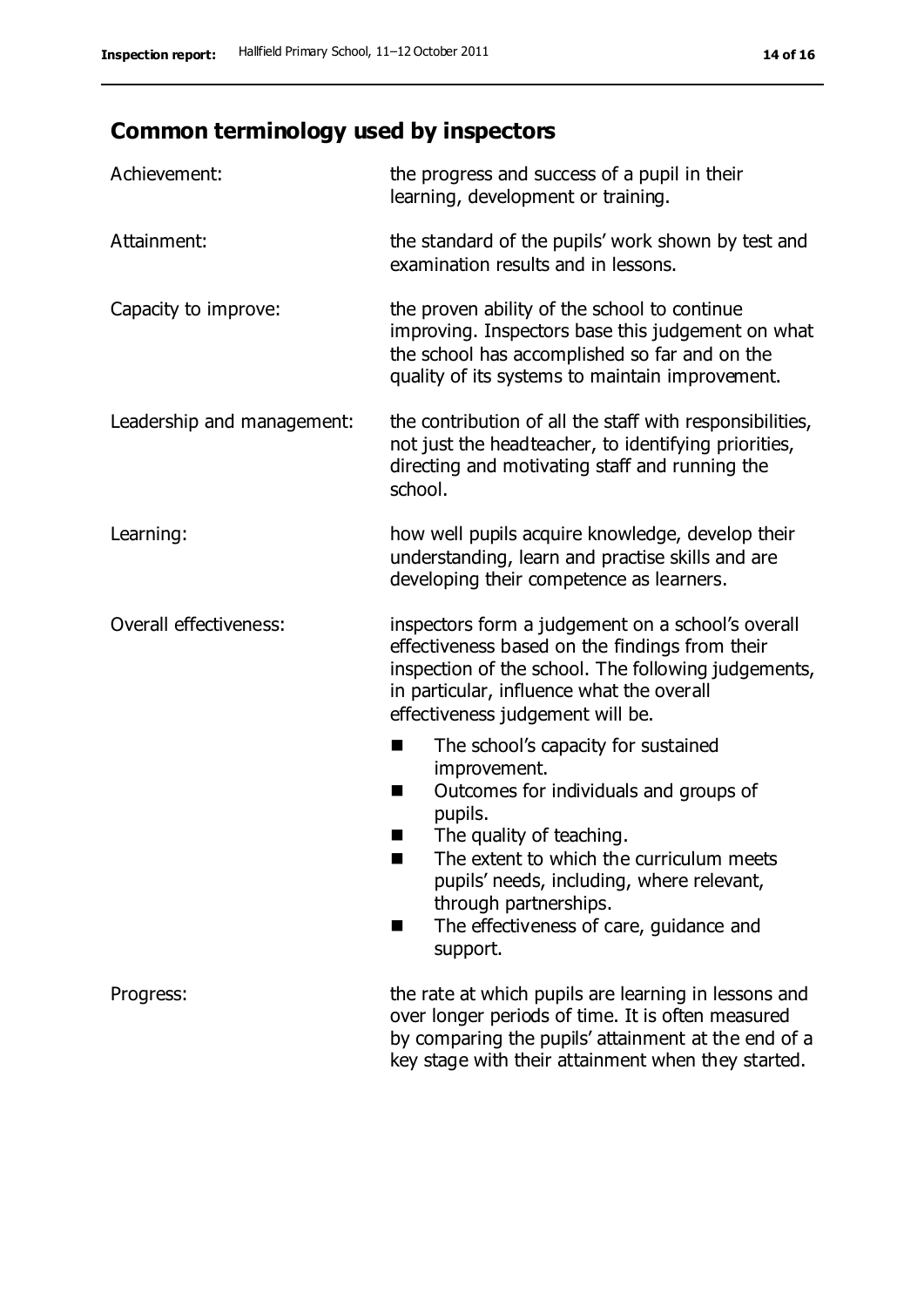#### **This letter is provided for the school, parents and carers to share with their children. It describes Ofsted's main findings from the inspection of their school.**



13 October 2011

Dear Pupils

#### **Inspection of Hallfield Primary School, London W2 6JJ**

The inspection team thoroughly enjoyed visiting your school and would like to thank you all for your friendly welcome. We found that your school has improved and that you are now doing better, particularly in mathematics and writing. This is because teaching is improving and many more of your lessons are helping you to learn quickly. Our main finding is that your school provides you with a satisfactory education and it has some good features.

Everyone at the school, including you, works well together and you are making satisfactory progress in your lessons. You are happy at school, have a good understanding of how to keep healthy and behave well in class and around the school. The staff make your school a safe and caring place to learn and provide you with some good opportunities to make your learning interesting. Children in the Nursery and Reception classes get off to a good start with their education.

Although your teachers are always looking for ways in which they can help you to learn and achieve more, some of you are not doing as well as you should in your lessons and too many of you have too much time off school. So, we have asked the school to do three things to make it even better.

- Make sure that all of your lessons are good by ensuring that you get quickly down to work, and that you have more opportunities to use information and communication technology (ICT) to explore your learning.
- Work with parents and carers to find ways that will encourage all of you to attend school regularly.
- Make sure that all the people in the school responsible for your education do all the things they need to do and support each other to ensure that you achieve your best.

We wish you well for the future.

Yours sincerely

Barbara Firth Lead inspector